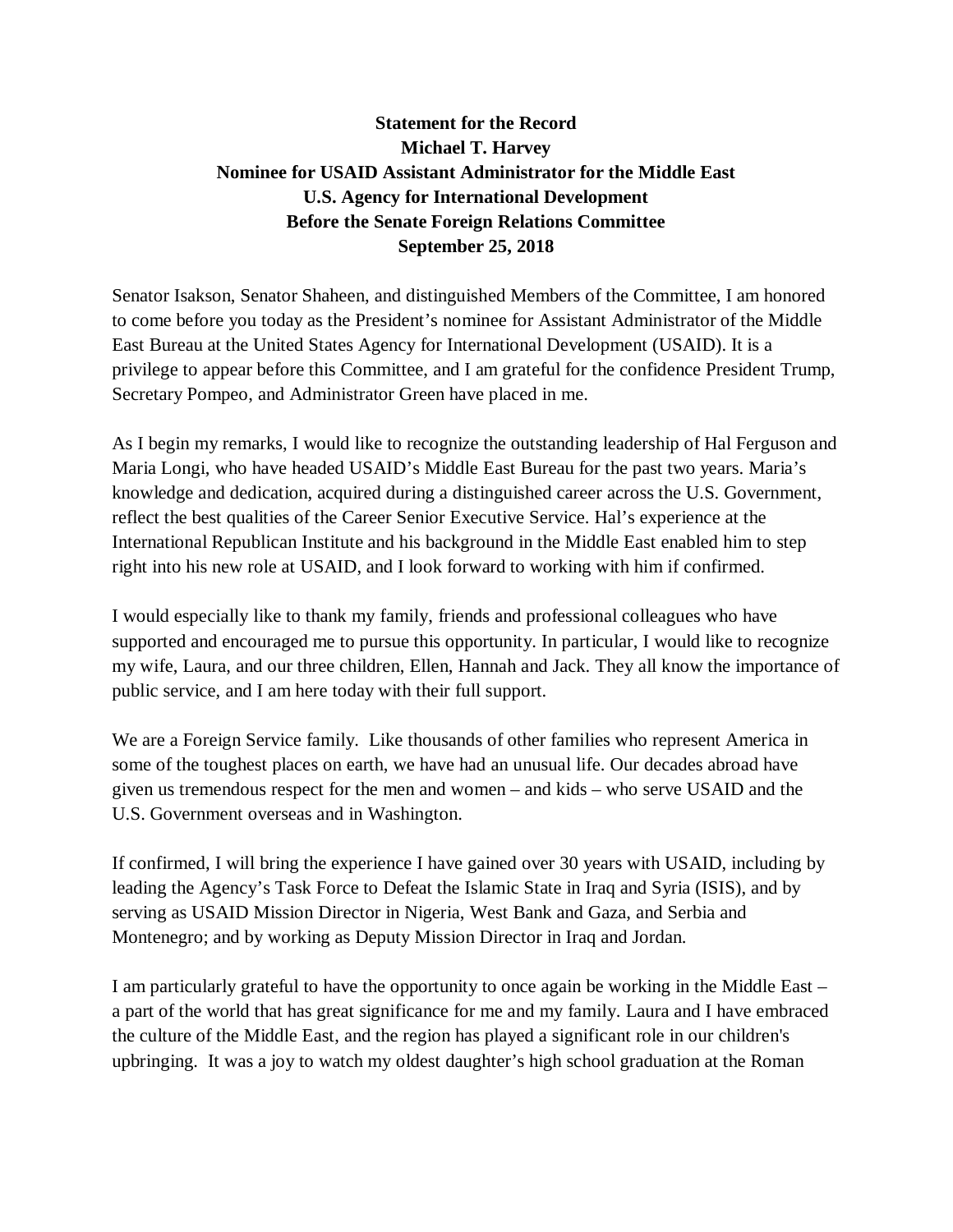amphitheatre in Jerash, in Jordan; and we were extremely proud to hear our son sing *Ha Tikva* at his high school graduation in Israel.

During my career, I have seen significant changes at USAID, especially since September 11, 2001. I am proud that we are a much stronger, smarter and more flexible organization. Our role in foreign affairs and national security has evolved dramatically. We have a much closer, more integrated working relationship with our interagency colleagues, most importantly at the Department of State and the Department of Defense. We have emerged as thought leaders on the drivers of fragility in the countries where we work, and have accumulated a deep understanding of what drives extremism and social division. This knowledge has enabled us to be much more helpful to our interagency colleagues as we collectively grapple with challenges across the globe, especially in the Middle East. If confirmed, I look forward to further strengthening these important capacities and relationships.

The complex political, humanitarian, and development situation in the Middle East and North Africa (MENA) presents both challenges and opportunities for USAID's work. USAID can help the people of the region meet their challenges. The Middle East Bureau is responding to immediate crises in the region, building on positive trends where they exist, and laying the foundation for future U.S. Government engagements beyond assistance programs. USAID's priorities for the MENA region include 1) supporting core U.S. national security objectives; 2) mitigating the human impact of ongoing conflicts; and, 3) fostering inclusive development and reform as opportunities arise. If confirmed, I look forward to leading that work.

With the support of Congress, USAID's Middle East Bureau supports development and stabilization programming across the region. The U.S. Government also provides significant humanitarian assistance in much of the region, including in Syria, Iraq, Jordan and Yemen. If confirmed, I will provide strong oversight of USAID's programs in the Middle East, and ensure those programs respond to the needs and aspirations of the people in the region by facilitating inclusive economic growth, supporting democratic processes, strengthening civil society, and addressing other key challenges, such as helping religious and ethnic minorities across the region.

The Middle East poses many challenges, both politically and developmentally, but it also presents enormous opportunities to showcase what has been done right through the generosity and commitment of the American people. Without being naïve, I am optimistic about the broad direction of events in the Arab world. We know that the people who suffer the most from the violence in the Middle East and North Africa are the people of the region themselves. The people of these countries are ready for constructive change, to engage with the global community in building a prosperous, peaceful future, a future consistent with their culture and history. The United States can support those aspirations. If confirmed, I commit to partnering with the people of the Middle East and North Africa to help them on that journey to self-reliance.